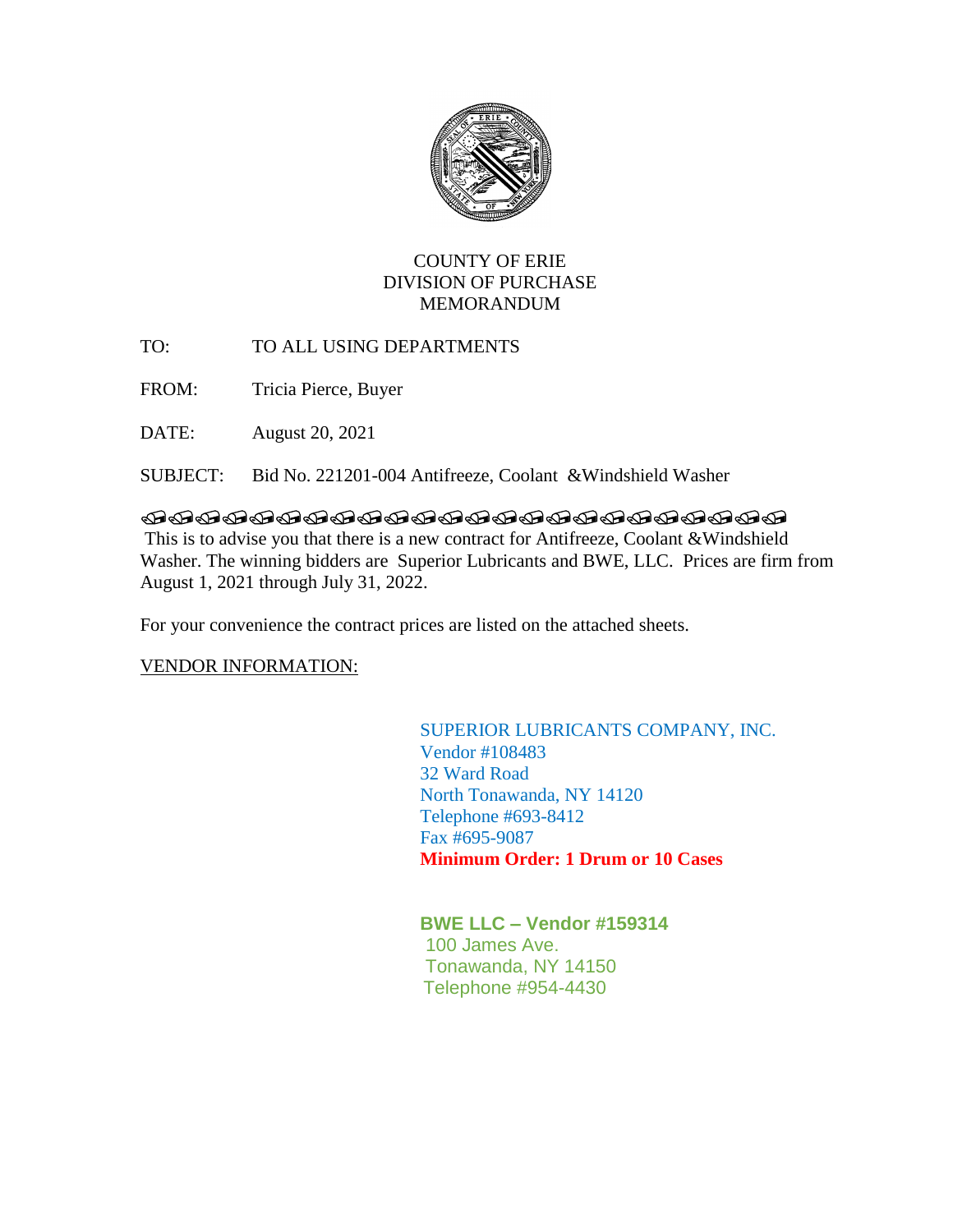## ANTIFREEZE, COOLANT, DRY GAS AND WINDSHIELD WASHER BID NO.: 221201-004 CONTRACT TERM: August 1, 2021 through July 31, 2022 COMMODITY CODE: 060, 405A

# **I. PERMANENT ANTIFREEZE – LOW SILICATE FORMULA:Superior**

| <b>55 Gallon Drum</b> | <b>Road King Green Antifreeze</b>    | \$442.75/55 Gallon Drum |
|-----------------------|--------------------------------------|-------------------------|
|                       | <b>Full Strength</b>                 |                         |
| Case (6-1 Gallon)     | <b>Peak Full Force (concentrate)</b> | \$54.30/Case            |
|                       |                                      |                         |
| Case (6-1 Gallon)     | <b>Peak Full Force (concentrate)</b> | \$9.05/Gallon           |
|                       |                                      |                         |
| <b>Drum Deposit:</b>  |                                      | zero                    |

## **II. NON-PERMANENT ANTIFREEZE:BWE**

| <b>55 Gallon Drum</b> | <b>Splash RV+ Marine</b> | \$199,10/55 Gallon Drum |
|-----------------------|--------------------------|-------------------------|
| <b>Superior</b>       |                          |                         |
| Case (6-1 Gallon)     | <b>Splash RV+ Marine</b> | \$20.94/Case            |
| <b>Superior</b>       |                          |                         |
| <b>Drum Deposit:</b>  |                          | zero                    |

## **III. ROAD KING ANTIFREEZE - CONTAINS NO OIL\*NO SUBSTITUTIONS!**

| <b>Superior</b>       |                                     |                         |
|-----------------------|-------------------------------------|-------------------------|
| <b>55 Gallon Drum</b> | <b>Road King "Green" Antifreeze</b> | \$442.75/55 Gallon Drum |
| <b>Superior</b>       |                                     |                         |
| Case (6-1Gallon)      | <b>Peak Full Force</b>              | \$54.30/Case            |
| <b>Superior</b>       |                                     |                         |
| <b>Gallon</b>         | <b>Peak Full Force</b>              | \$9.05/Gallon           |
| <b>Superior</b>       |                                     |                         |
| <b>Drum Deposit:</b>  |                                     | zero                    |
|                       |                                     |                         |

## **IV. GM DEX-COOL ROAD KING GOLD UNIVERSAL LIFETIME Superior**

| <b>55 Gallon Drum</b> | <b>Road King "Gold" Ext. Life</b> | \$442.75/55 Gallon Drum |
|-----------------------|-----------------------------------|-------------------------|
| <b>Superior</b>       |                                   |                         |
| Case (6-1 Gallon)     | <b>Peak Global Ext. Life</b>      | \$63.18/Case            |
| <b>Superior</b>       |                                   |                         |
| <b>Gallon</b>         | <b>Peak Global Ext. Life</b>      | \$10.53/Gallon          |
| <b>Superior</b>       |                                   |                         |
| <b>Drum Deposit</b>   |                                   | zero                    |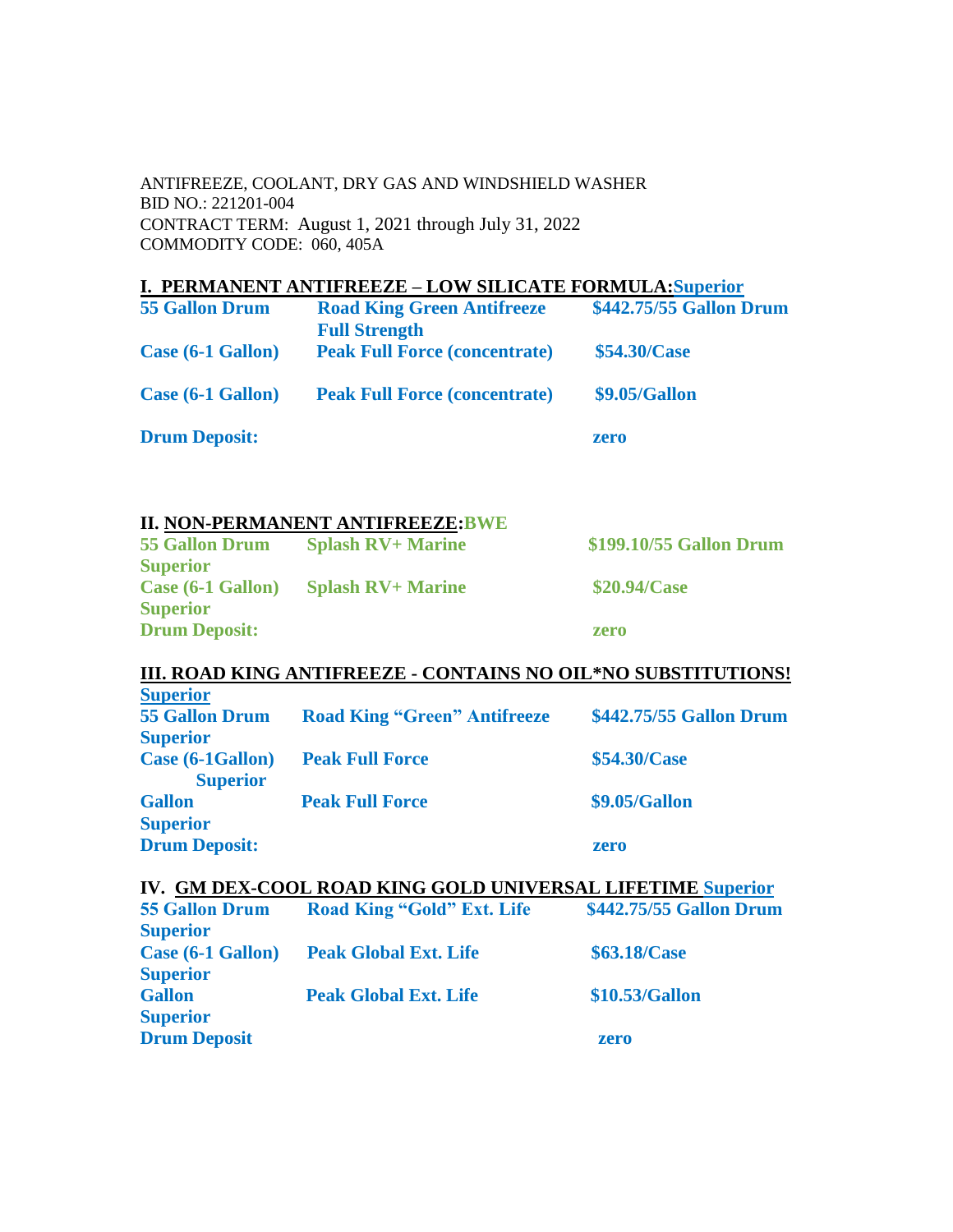ANTIFREEZE, COOLANT, DRY GAS AND WINDSHIELD WASHER BID NO.: 221201-004 CONTRACT TERM August 1, 2021 through July 31, 2022 COMMODITY CODE: 060, 405A

### **V. ANTIFREEZE 50/50 PREDILUTED EXTENDED LIFE BWE**

**Coolant -34° to 265° Fare height (Product 16709-SS/F) Must be pink or red for 2010 or newer vehicles 55 Gallon Drum Fleet Charge \$312.95/55 Gallon Drum Case (6-1 Gallon) Fleet Charge \$38.04/Case Drum Deposit Zero** 

## **VI ANTIFREEZE EXTENDED LIFE COOLANT PART #10-101 BWE**

**55 Gallon Drum Valv Dexcool \$348.70/55 Gallon Drum Case (6-1 Gallon) Valv Cool \$38.28/Case Drum Deposit Zero** 

## **VII ANTIFREEZE PEAK THERMO GUARD: Superior**

**55 Gallon Drum Peak Thermo Guard (conc) \$811.25/55 Gallon Drum Superior Drum Deposit zero** 

## **VIII. PEAK GLOBAL LIFETIME ANTIFREEZE: BWE**

**Case (6-1 Gallon) Peak Global \$39.24/Case Drum Deposit Zero** 

**55 Gallon Drum Peak Global \$326.15/55 Gallon Drum** 

## **IX. UNIVERSAL GREEN BWE**

**1 Gallon Blue Mountain Green \$5.43 Gallon**